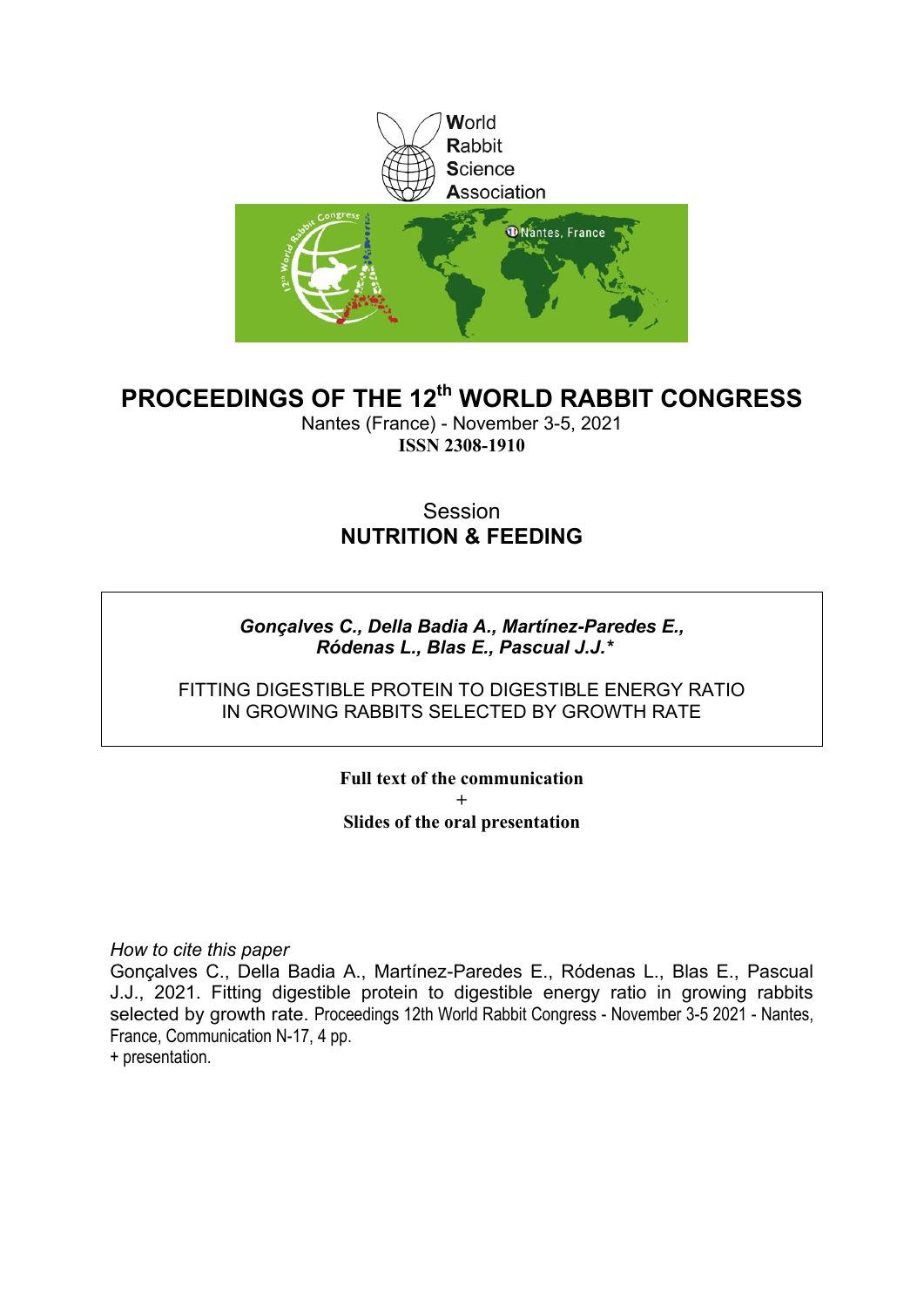#### **FITTING DIGESTIBLE PROTEIN TO DIGESTIBLE ENERGY RATIO IN GROWING RABBITS SELECTED BY GROWTH RATE**

#### **Gonçalves C., Della Badia A., Martínez-Paredes E., Ródenas L., Blas E., Pascual J.J.\***

Institute for Animal Science and Technology. Universitat Politècnica de València. Camino de Vera, s/n. 46022, Valencia, Spain. \*Corresponding author: jupascu@dca.upv.es

#### **ABSTRACT**

Growth rate of rabbits has been improved throughout the years as consequence of genetic selection programmes. However, there is not enough knowledge about the consequences of this progress on the protein requirements of animals. To explore this subject, two experimental diets, differing in digestible protein (DP) to digestible energy (DE) ratio, were evaluated in growing rabbits from a paternal line selected by average daily gain during the growing period. Diet L (low DP/DE ratio) was formulated to obtain the current dietary recommendations of PD/DE ratio for fattening rabbits (10.7  $g$ /MJ), while diet H (high DP/DE ratio) had a higher ratio (12.2 g/MJ). A total of 180 weaned rabbits (28 d of age) were divided into two experimental groups and housed in individual cages until the end of the trial (63 d of age). Animals fed with diet H showed higher feed intake (+12.5 g dry matter/d; P<0.001) and average daily gain  $(+4.3 \text{ g/d}; P<0.001)$  during the experimental period than animals fed with diet L. No significant differences in mortality and morbidity were observed between diets. However, the results related to the feed conversion ratio were not consistent along the growing period. Animals fed with diet H showed better feed conversion rate during the first week of growth (−0.10; P<0.05), whereas those fed with diet L showed better results during the last two weeks of the trial (−0.17; P<0.05). These results probably suggest that the proper PD/DE ratio for growing rabbits changes with age. In conclusion, the use of a higher DP/DE ratio during the first weeks after weaning could contribute to improve the performance of the current growing rabbits, characterised by a high growth rate, without compromising their digestive health status.

**Keywords:** Energy, Protein, Growth performance, Requirements, Rabbit.

#### **INTRODUCTION**

The purpose of rabbit lines selected by average daily gain (ADG) during the growing period is to indirectly improve the feed conversion ratio (FCR), which is considered one of the most important economic traits (Cartuche et al., 2014). These animals have a substantially higher growth than those from other lines (50-60 g/d during the growing period) as well as a greater adult weight. Therefore, the use of these lines allows reducing feeding and housing costs due to a shorter growing period. However, it is essential to ensure that their energy and protein needs are being fully covered, so they can reach their maximum growth. Hence, it is recommended to define a diet that will meet all the requirements.

High growth rate rabbits need sufficient protein intake during the growing period, both in quantity and quality, since the lack of one essential amino acid could have the same result as a general shortage of protein, impairing their growth (De Blas et al., 2010). Adequate levels of essential amino acids (lysine, sulphur amino acids and threonine) should be provided (Marín-García, 2019). On the other hand, rabbits regulate their feed intake according to the digestible energy (DE) content of the feed. Therefore, all nutritional requirements should be defined relative to the energy level to guarantee the animals' needs are satisfied. The current recommendations for digestible protein (DP)/DE ratio for growing rabbits are of 10.5-11 g/MJ (Xiccato and Trocino, 2010).

According to Carabaño et al. (2009), although DP/DE values used in the current commercial diets could meet the requirements of growing rabbits with an ADG up to 45 g/d, these diets could be restricting the development of the animals with greater growth potential. For this reason, the aim of the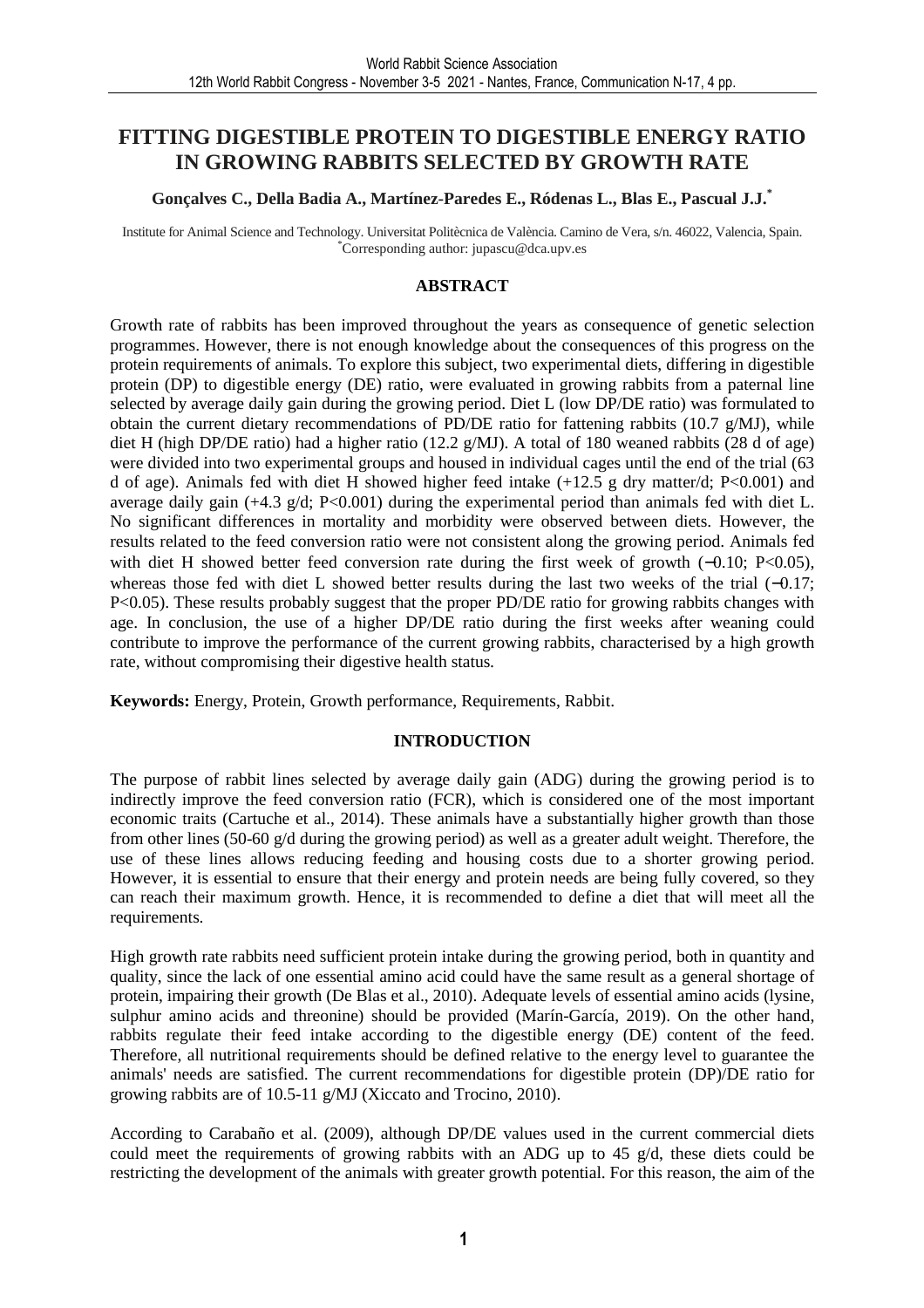present work was to evaluate if a higher DP/DE ratio could contribute to improving the performance of growing rabbits from a line selected for ADG during the growing period.

#### **MATERIALS AND METHODS**

#### **Diets**

Two experimental diets were formulated: diet L, whose DP/DE ratio meets the current recommendations for growing rabbits (10.7 g/MJ; Xiccato and Trocino, 2010); and diet H, which was formulated to obtain a higher DP/DE ratio (12.2 g/MJ). Diet H was obtained from diet L by replacing soybean meal with soy protein concentrate, increasing both protein content and its digestibility. To lessen the effects of this change on fibre, the level of a fibrous concentrate was also increased to obtain iso-fibrous feeds. Table 1 shows the ingredients and chemical composition of experimental diets.

| Ingredients (g/kg)               | Diet L | Diet H   | <i>Chemical composition</i> $(g/kg)$             | Diet L | Diet H |
|----------------------------------|--------|----------|--------------------------------------------------|--------|--------|
| Barley grain                     | 180    | 180      | Dry Matter (DM)                                  | 903    | 907    |
| Wheat grain                      | 108    | 90       | Ash                                              | 68.4   | 68.4   |
| Wheat bran                       | 280    | 280      | Crude protein (CP)                               | 166    | 182    |
| Soybean meal 44%CP               | 46     | $\Omega$ | Gross energy (MJ/kg DM)                          | 18.4   | 18.5   |
| Soy protein concentrate          | 19     | 80       | Ether extract                                    | 27.2   | 27.8   |
| Alfalfa hay                      | 257    | 238      | Neutral detergent fibre                          | 356    | 360    |
| Fibre concentrate (Arbocel)      | 75     | 96       | Acid detergent fibre                             | 186    | 193    |
| Soybean oil                      | 10     | 10       | Acid detergent fibre                             | 36.2   | 39.4   |
| L-lysine HCl                     | 1.3    | 1.41     | Lysine                                           | 170    | 167    |
| DL-methionine                    | 1.52   | 1.97     | Sulphur amino acids                              | 150    | 155    |
| L-threonine                      | 0.19   | 0.47     | Threonine                                        | 118    | 135    |
| Calcium carbonate                | 3.73   | 4.79     | Hemicellulose                                    | 170    | 167    |
| Dicalcium phosphate              | 6.94   | 6.52     | Cellulose                                        | 150    | 155    |
| Sodium chloride                  | 2.73   | 2.83     | Digestible Protein $(DP)^3$                      | 118    | 135    |
| Sodium bicarbonate               | 2.81   | 2.67     | Digestible energy (DE, MJ/kg $DM$ ) <sup>3</sup> | 11     | 11.1   |
| Vitamin-trace element premix $2$ | 5      | 5        | DP/DE ratio $(g/MJ)$                             | 10.7   | 12.2   |

Table 1. Ingredients and chemical composition of the experimental diets<sup>1</sup>.

 $135$ ppm of valnemulin and 350 ppm of oxytetracycline were added to mitigate cases of epizootic enteropathy;  $2NR-310-R$ , Throw Nutrition.<sup>3</sup> Determined in a digestibility trial according to Perez et al. (1995).

The DE and DP contents of the diets were determined by a faecal digestibility trial, according to the methodology proposed by the European Group on Rabbit Nutrition (Pérez et al., 1995). Twelve animals per treatment were housed in metabolic cages at 42 days of age, and after an adaptation period of one week, feed intake and faeces excretion were controlled from 49 to 53 days of age.

Feeds and individual faeces were analysed following the procedures of AOAC (2002) to determine dry matter (DM; 934.01), crude protein (CP; 990.03, Dumas method, CN628 Elemental Analyzer, LECO, St. Joseph, USA) and ether extract (EE, 920.39). For the determination of gross energy (GE) an adiabatic bomb calorimeter (Gallenkamp Autobomb, Loughborough, RU) was used. Fibre fractions (neutral detergent fibre, acid detergent fibre and acid detergent lignin) were sequentially determined following the method of Van Soest et al. (1991), using pre-treatment with thermostable α-amylase and the nylon bag technique (Ankom, Macedon, USA).

#### **Animals and experimental design**

The experimental procedure was approved by the Animal Welfare Ethics Committee of the Universitat Politècnica de València (UPV) and carried out following the recommendations of the European Group on Rabbit Nutrition (Fernández-Carmona et al., 2005) and Spanish Royal Decree 53/2013 on the protection of animals used for scientific purposes. For this experiment, data were from 180 rabbits of the R line, out of a total of 342 initially introduced, from 28 to 63 days of age. The R line is a UPV paternal line selected for ADG during the growing period for 39 generations. Weaned rabbits were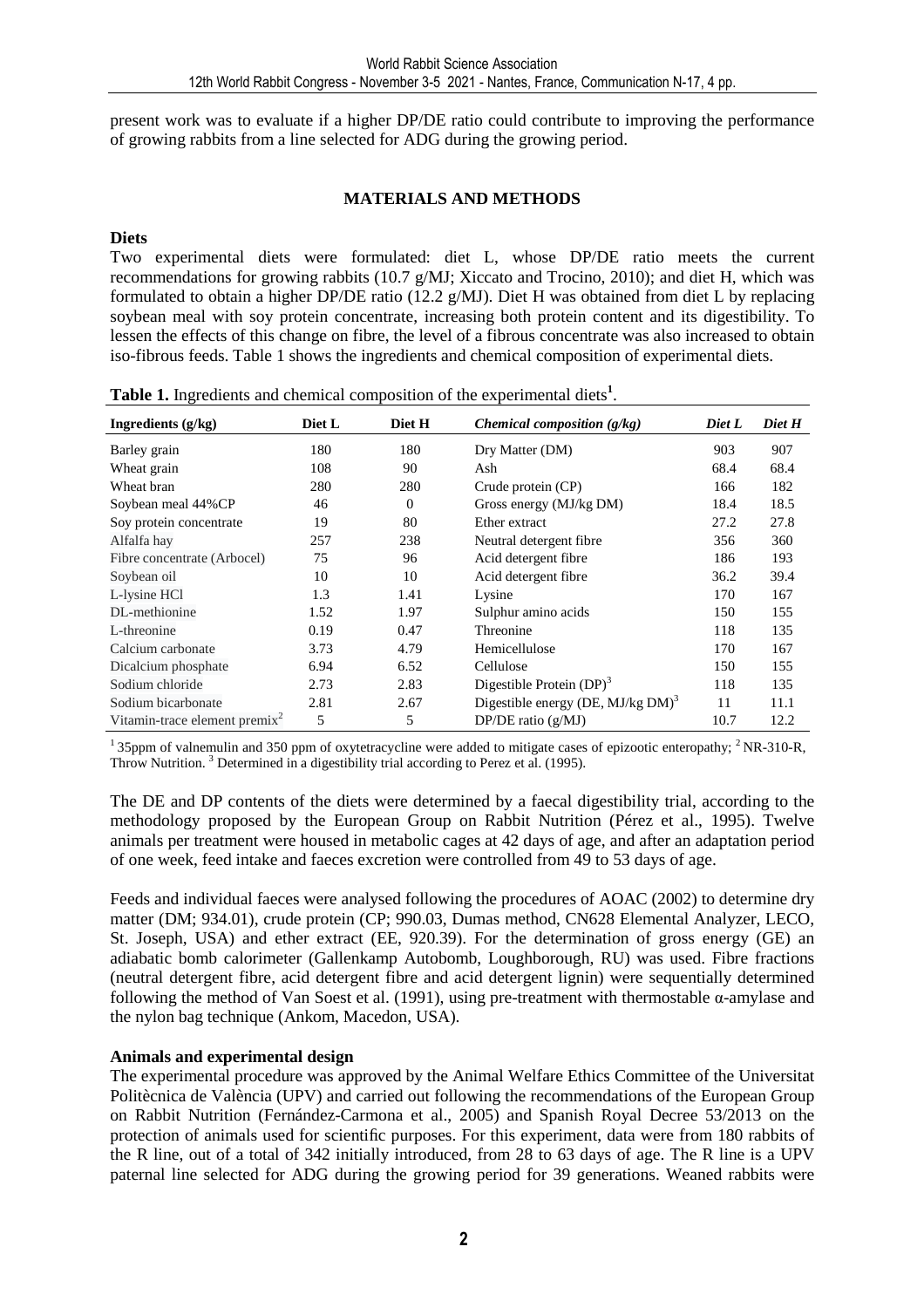housed in individual cages and randomly distributed between the two dietary treatments. All animals had free access to the corresponding diet (offered *ad libitum*) and water during the whole experiment. Body weight and feed intake were recorded weekly and health status (morbidity and mortality) daily until the end of the experimental period.

#### **Statistical analysis**

Growth traits were analysed using a MIXED model of SAS (2009), considering lack of homoscedasticity (different variance between animals and intra-animal covariance). The model included as fixed effects the diets (H or L), the week ( $1<sup>st</sup>$  to  $5<sup>th</sup>$ ), the litter, as well as the random effect of the animal and the residual error. Data concerning morbidity and mortality were analysed using a chi-square test.

#### **RESULTS AND DISCUSSION**

Mortality and morbidity recorded throughout the experiment were relatively high for both dietary treatments (on average of 31 and 13%, respectively) despite the antibiotic supplementation, as the trial was conducted during an outbreak of rabbit epizootic enteropathy. No significant differences between treatments were found. Some studies have reported a positive relationship between dietary protein level and digestive disorders incidence (Carabaño et al., 2009), usually associated with an increase of ileal N flow. However, when the protein increase is obtained by using high digestible raw materials, the sanitary risk does not seem to be affected.

**Table 2.** Effect of dietary digestible protein (DP) to digestible energy (DE) ratio on growth performance (n=180).

|                               | Diet L            | Diet H            | P-value |
|-------------------------------|-------------------|-------------------|---------|
| Feed intake $(g/d)$           |                   |                   |         |
| 28 to 35 d of age             | $72.12 \pm 1.76$  | $80.77 + 1.82$    | 0.0002  |
| 35 to 42 d of age             | $105.79 \pm 2.27$ | $120.21 \pm 2.32$ | < 0.001 |
| 42 to 49 d of age             | $134.38 \pm 2.78$ | $149.66 \pm 2.83$ | 0.0001  |
| 49 to 56 d of age             | $166.31 \pm 3.00$ | $180.58 \pm 3.04$ | 0.0007  |
| 56 to 63 d of age             | $192.33 \pm 3.20$ | $202.14 \pm 3.25$ | 0.0284  |
| Total                         | $134.19 \pm 2.15$ | $146.67 \pm 2.20$ | < 0001  |
| Average daily gain $(g/d)$    |                   |                   |         |
| 28 to 35 d of age             | $43.28 \pm 1.15$  | $51.43 + 1.17$    | < 0001  |
| 35 to 42 d of age             | $53.28 \pm 1.14$  | $61.33 \pm 1.16$  | < 0.001 |
| 42 to 49 d of age             | $54.10 \pm 1.15$  | $59.08 \pm 1.16$  | 0.0020  |
| 49 to 56 d of age             | $58.73 \pm 1.23$  | $60.47 \pm 1.24$  | 0.3073  |
| 56 to 63 d of age             | $58.24 \pm 1.00$  | $56.66 \pm 1.01$  | 0.2481  |
| Total                         | $53.53 \pm 0.70$  | $57.80 \pm 0.72$  | < 0001  |
| Feed conversion ratio $(g/g)$ |                   |                   |         |
| 28 to 35 d of age             | $1.70 \pm 0.03$   | $1.60 \pm 0.03$   | 0.0347  |
| 35 to 42 d of age             | $2.01 \pm 0.03$   | $1.96 \pm 0.03$   | 0.2088  |
| 42 to 49 d of age             | $2.50 \pm 0.04$   | $2.54 \pm 0.04$   | 0.4487  |
| 49 to 56 d of age             | $2.86 \pm 0.04$   | $3.01 \pm 0.04$   | 0.0111  |
| 56 to 63 d of age             | $3.32 \pm 0.05$   | $3.59 \pm 0.05$   | 0.0003  |
| Total                         | $2.48 \pm 0.02$   | $2.54 \pm 0.02$   | 0.0248  |

Diets: Diet L, low DP/DE ratio (10.7 g/MJ); Diet H, high DP/DE ratio (12.2 g/MJ).

Although the rabbits showed a similar weight at weaning (618 g), rabbits fed with diet H already had a higher body weight at the first week of trial  $(+79 \text{ g})$ , being this difference higher at 63 days of age (+166 g). As it can be seen in Table 2, rabbits fed with diet H showed greater feed intake throughout the whole growing period (+12.5 g/d; P < 0.001), and consequently a higher ADG (+4.3 g/d; P < 0.001) than those fed with diet L, especially during the first three weeks  $(+7.1 \text{ g/d}; P < 0.001)$ . Although the main factor controlling consumption is the dietary energy level, there are other nutrients that can also affect intake, such as an appropriate protein level and a good amino acid balance (Tome, 2004). Despite having a higher protein content, diet H would be more balanced and could encourage a higher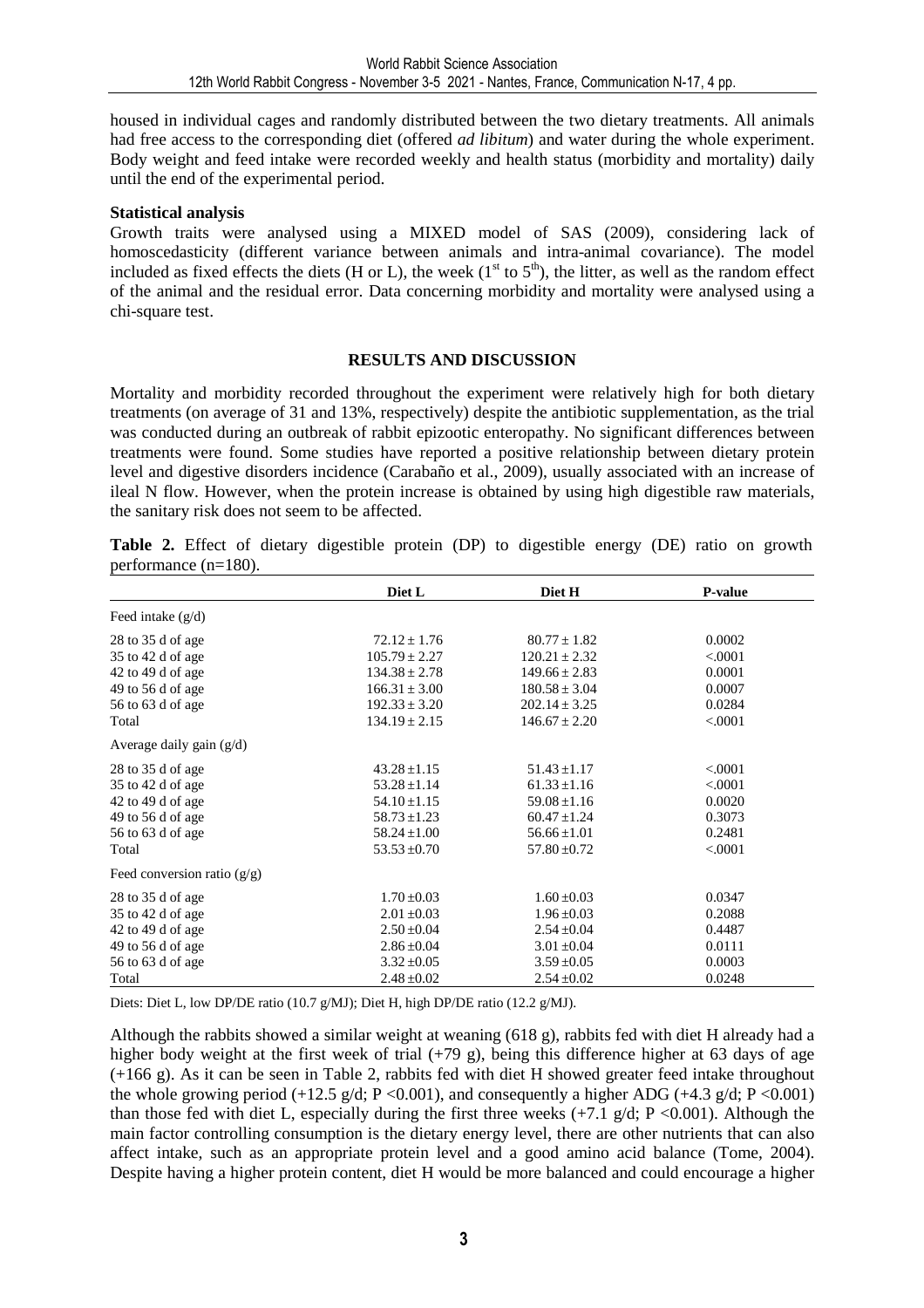feed intake, favouring growing rabbits selected for ADG. Besides, higher ADG means higher body weight and an increase in maintenance energy requirement, which involves higher feed intake. Fraga et al. (1983), in a study where animals showed a growth rate of up to 36 g/d, recommended a PD/DE ratio of 10 g/MJ. More recently, Xiccato and Trocino (2010) recommended a ratio between 10.5 and 11 g/MJ for growing rabbits to maximise growth performance. In this work, using animals with high growth rate (>55 g/d), a higher ratio (12.2 g/MJ) could improve the growth of these animals.

However, the results related to the FCR were not consistent along the growing period. Hence, animals fed with diet H showed better FCR during the first week of growing (−0.10; P<0.05), but worse results during the last two weeks of the trial  $(+0.17; P<0.05)$ , perhaps partially related to the higher maintenance requirements associated to their higher body weight. As it is well-known, protein requirements decrease with the age (Xiccato and Trocino, 2010), and may be advisable the use of two diets with the current high-growth rate rabbits, a starter diet with a higher PD/ED ratio and another finisher diet with a lower ratio. This would allow to optimize growth performance and feed efficiency.

#### **CONCLUSIONS**

The results obtained in this study seem to indicate that it is possible to enhance the growth performance of high-growth rate rabbits by increasing the DP/DE ratio. According to our findings, the use of a diet with a ratio of 12.2 g/MJ during the first weeks of the growing period could be beneficial, since it allows a clear improvement in ADG of the current growing rabbits, without compromising their digestive health status.

#### **ACKNOWLEDGEMENTS**

This study was supported by the Ministry of Science, Innovation and Universities from the Spanish Government (AGL2017-85162-C2-1-R). The grant for Catarina Gonçalves from the Ministry of Innovation, Universities, Science and Digital Society from the Valencian Government (GRISOLIAP/2019/149) is also gratefully acknowledged.

#### **REFERENCES**

- AOAC. 2002. Official methods of analysis of the Association of Official Analytical Chemists, 17th ed. *AOAC International, Gaithersburg (USA).*
- Cartuche L., Pascual M., Gómez E., Blasco A. 2014. Economic weights in rabbit meat production. *World Rabbit Sci., 22, 165-177.*
- Carabaño R., Villamide M.J., García J., Nicodemus N., Llorente A., Chamorro S., Menoyo D., García-Rebollar P., García-Ruiz A.I., De Blas C. 2009. New concepts and objectives for protein amino acid nutrition in rabbits: a review. *World Rabbit Sci., 17, 1-14.*
- De Blas C., Mateos G.G. 2010. Feed formulation. *In: De Blas C., Wiseman J., (Eds.), Nutrition of the Rabbit, 2nd ed., CAB International, Wallingford (UK), pp. 222-232.*
- Fraga M. J., De Blas J. C., Pérez E., Rodríguez J. M., Pérez C. J., Gálvez J. F. 1983. Effect of diet on chemical composition of rabbits slaughtered at fixed body weights. *J. Anim. Sci., 56, 1097-1104.*
- Fernández-Carmona J., Blas E., Pascual J.J., Maertens L., Gidenne T., García J. 2005. Recommendations and guidelines for applied nutrition experiments in rabbits. *World Rabbit Sci. 13, 209–228.*
- Marín-García P. 2019. Lysine, sulfur amino acids and threonine requirements of growing rabbits from a line selected by growth rate. *PhD Thesis. September of 2019, Universitat Politècnica València, Spain.*
- Perez J.M., Lebas F., Gidenne T., Maertens L., Xiccato G., Parigi-Bini R., Dalle Zotte A., Cossu M.E., Carazzolo A., Villamide M.J., Carabaño R., Fraga M.J., Ramos M.A., Cervera C., Blas E., Fernández-Carmona J., Falcao-e-Cunha L., Bengala-Freire J. 1995. European reference method for in vivo determination of diet digestibility in rabbits. *World Rabbit Sci., 3, 41-43.*
- SAS. 2009. Release 9.2 User's guide, 2nd edition. *SAS Institute Inc, Cary (USA).*
- Tome D. 2004. Protein, amino acids and the control of food intake. *Brit. J. Nutr., 92, S27-S30.*
- Xiccato G., Trocino A. 2010. Energy and protein metabolism and requirements. *In: De Blas C., Wiseman J., (Eds.), Nutrition of the Rabbit, 2nd ed., CAB International, Wallingford (UK), pp. 83-118.*
- Van Soest P.J., Robertson J.R., Lewis B.A. 1991. Methods for dietary fiber, neutral detergent fiber and nonstarch polysaccharides in relation to animal nutrition*. J Dairy Sci., 74, 3583-3597.*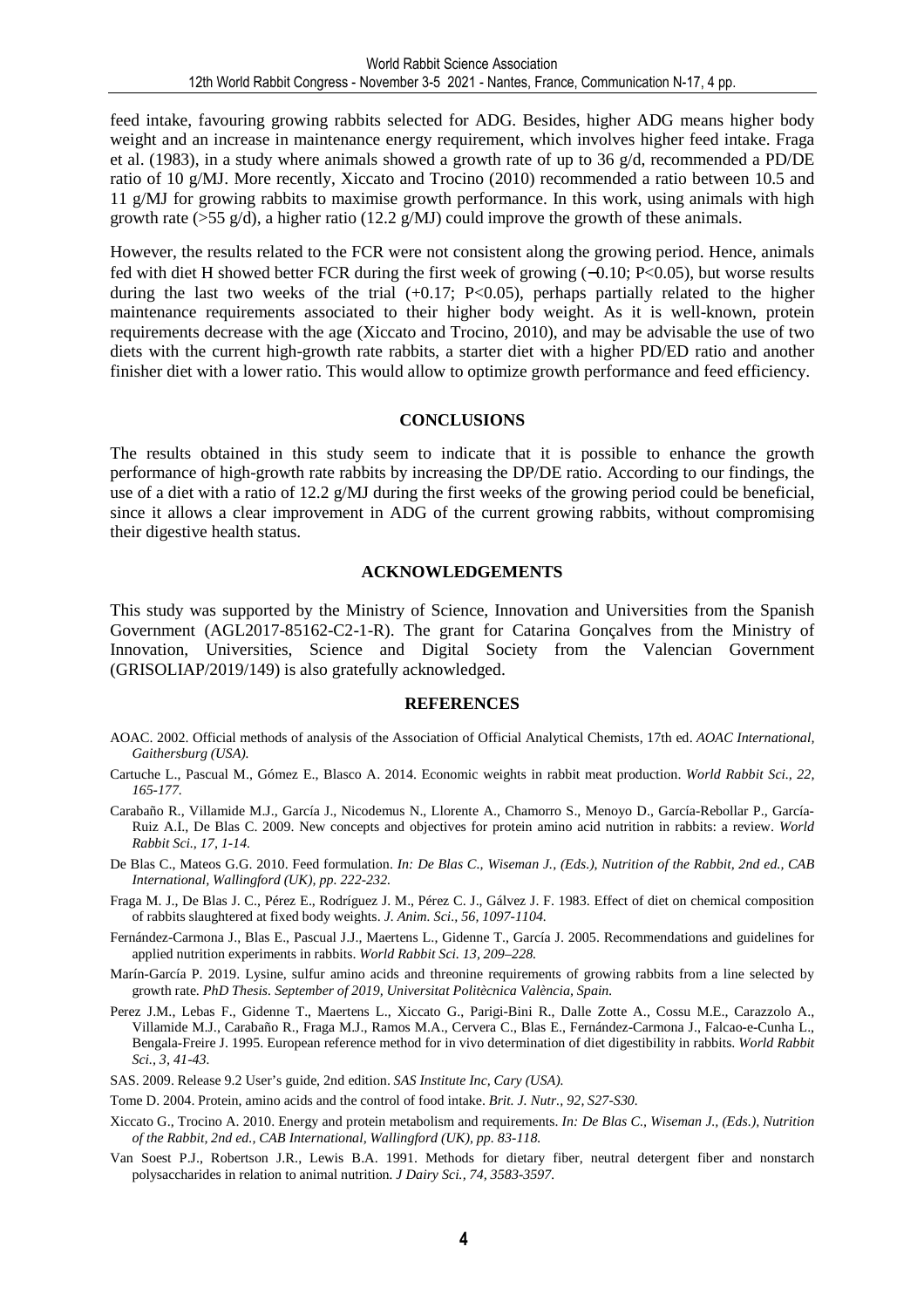

### FITTING DIGESTIBLE PROTEIN TO DIGESTIBLE ENERGY RATIO IN GROWING RABBITS SELECTED BY GROWTH RATE

#### Gonçalves C., Della Badia A., Martínez-Paredes E., Ródenas L., Blas E., Pascual J.J.\*

Institute for Animal Science and Technology. Universitat Politècnica de València. Camino de Vera, s/n. 46022, Valencia, Spain.

\* jupascu@dca.upv.es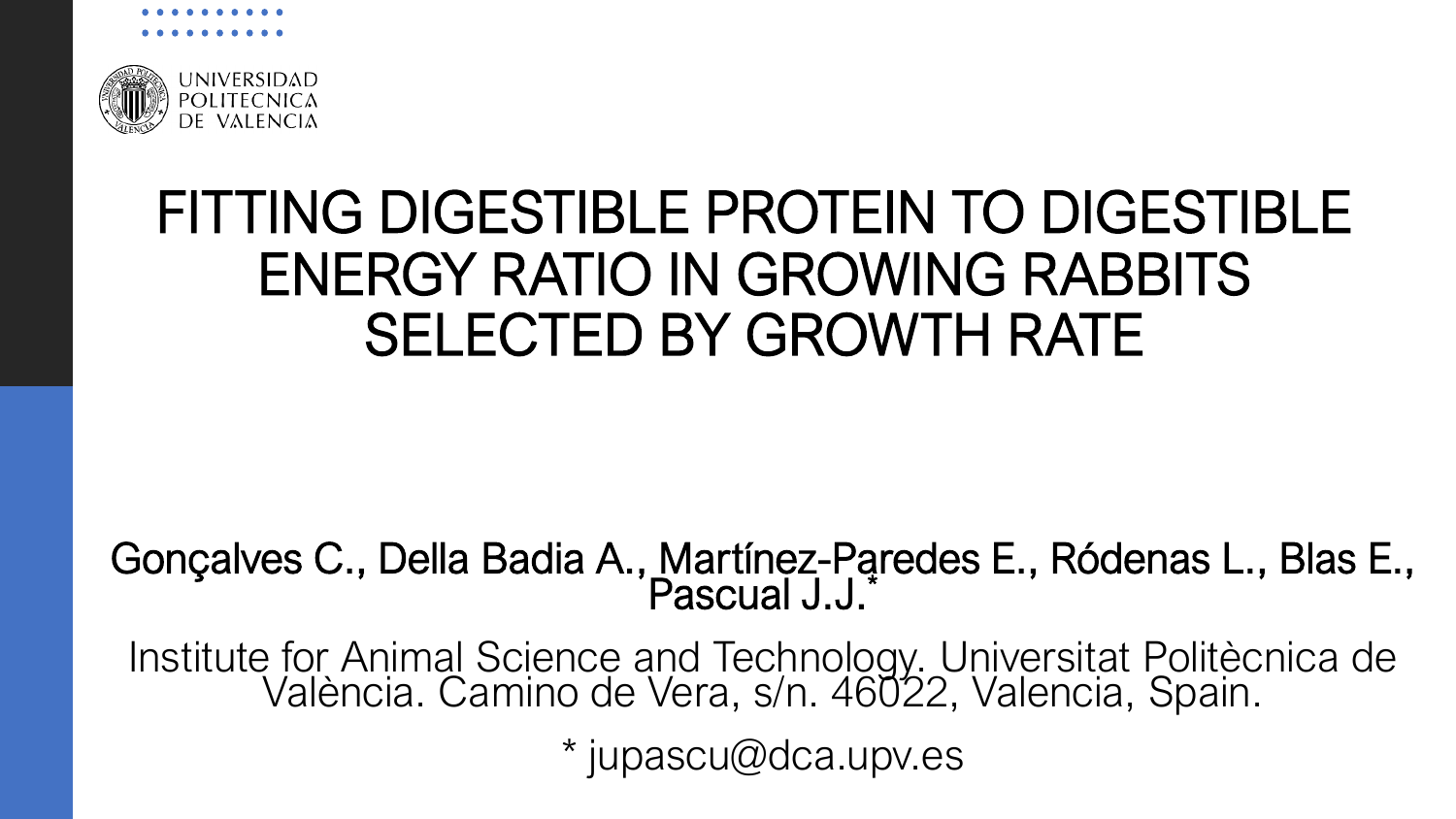Are the current recommendations adequate for animals with growth rates of 50-60 g / day?

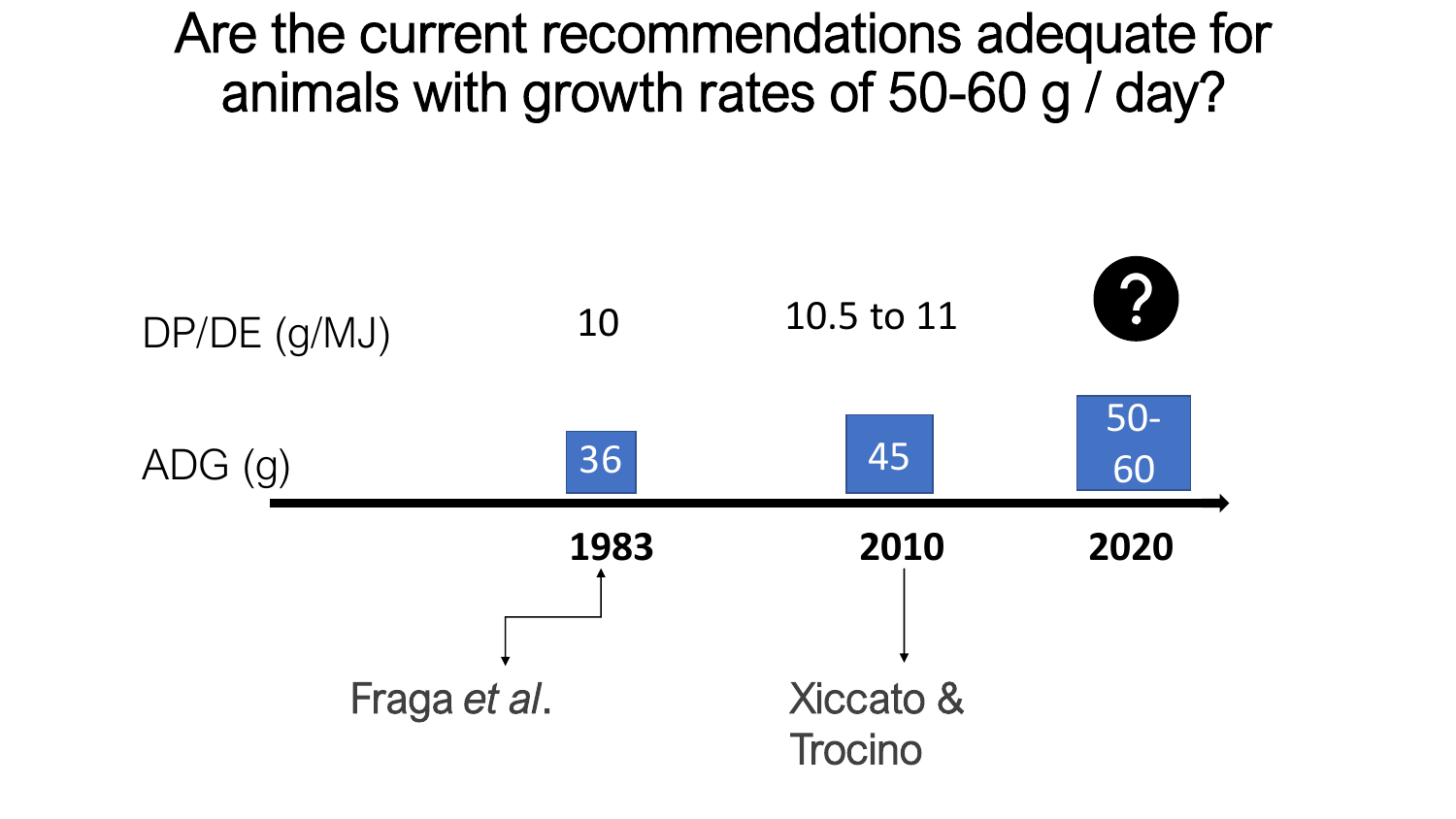## Materials and methods

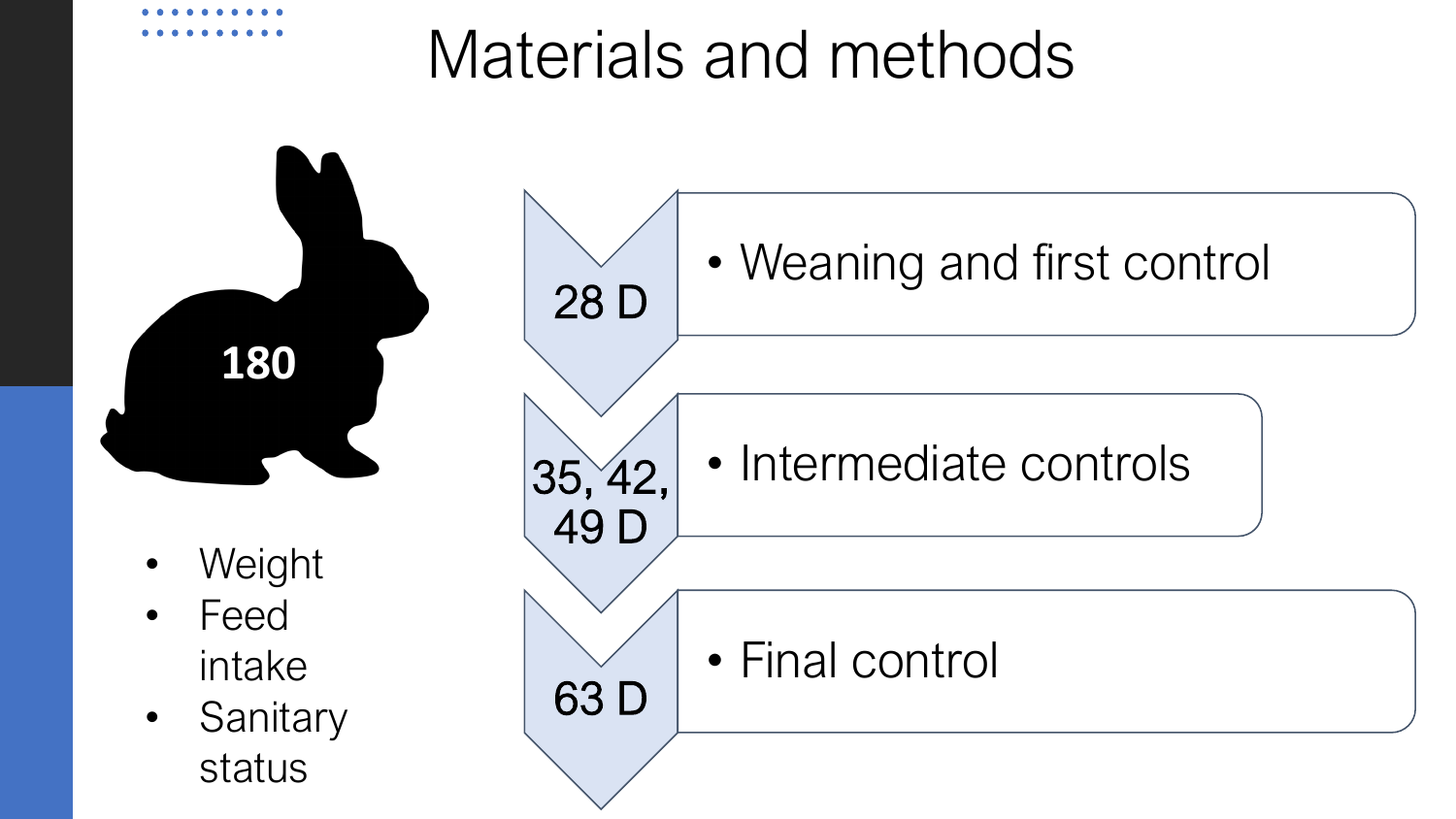|                          |        |        | <b>Chemical</b> | Diet H | Diet L |
|--------------------------|--------|--------|-----------------|--------|--------|
| Ingredients              | Diet H | Diet L | composition     |        |        |
| <b>Barley grain</b>      | 180    | 180    | (g/kg)          |        |        |
| Wheat grain              | 90     | 108    | <b>CP</b>       | 182    | 166    |
| Wheat bran               | 280    | 280    |                 |        |        |
| Soybean meal<br>44%CP    | O      | 46     | <b>NDF</b>      | 360    | 356    |
| Soy protein              | 80     | 19     | <b>NDF</b>      | 193    | 186    |
| concentrate              |        |        | <b>ADF</b>      | 39     | 36     |
| Alfalfa hay              | 238    | 257    |                 |        |        |
| <b>Fibre</b>             |        |        | <b>DP</b>       | 135    | 118    |
| concentrate<br>(Arbocel) | 96     | 75     | DE              | 11.1   | 11.0   |
| Soybean oil              | 10     | 10     | PD/ED (g/MJ)    | 12.2   | 10.7   |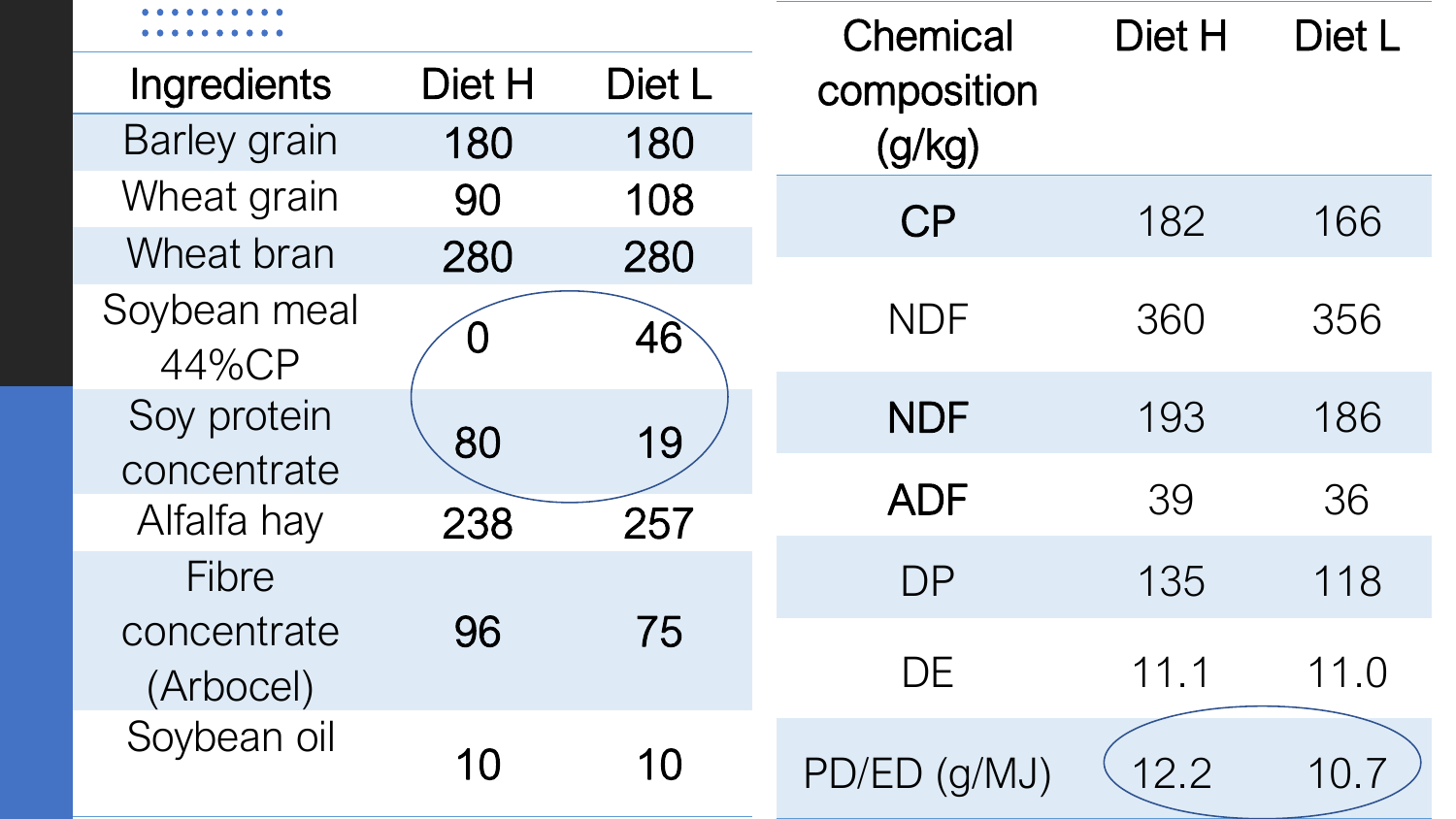## Results

Diet L Diet H

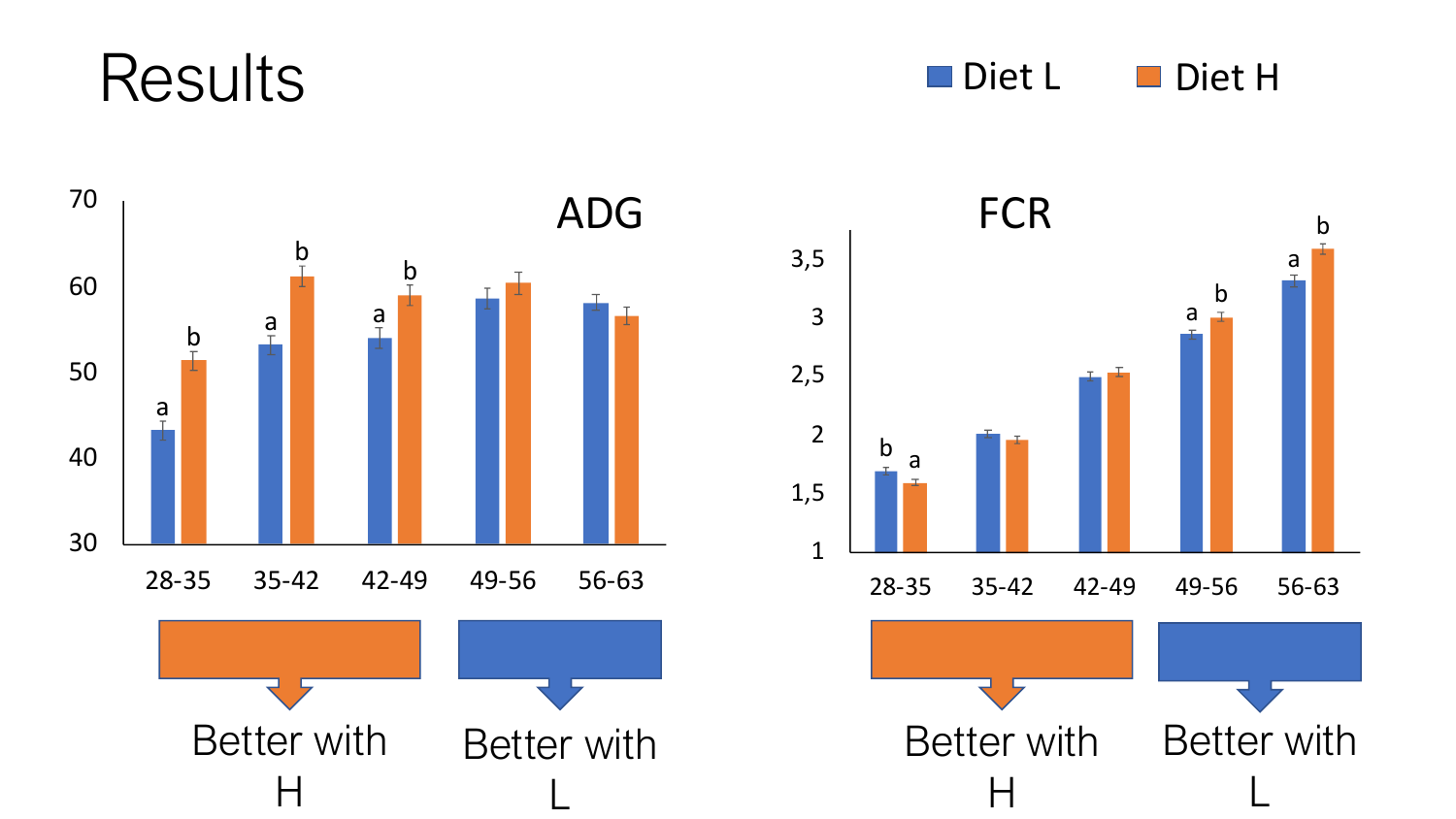## Conclusions

It is recommended to use two feeds throughout the fattening period

First 2-3 weeks: diet with a ratio of 12.2 g / MJ

Last 2 weeks: diet with a ratio of 10.5 to 11 g / MJ